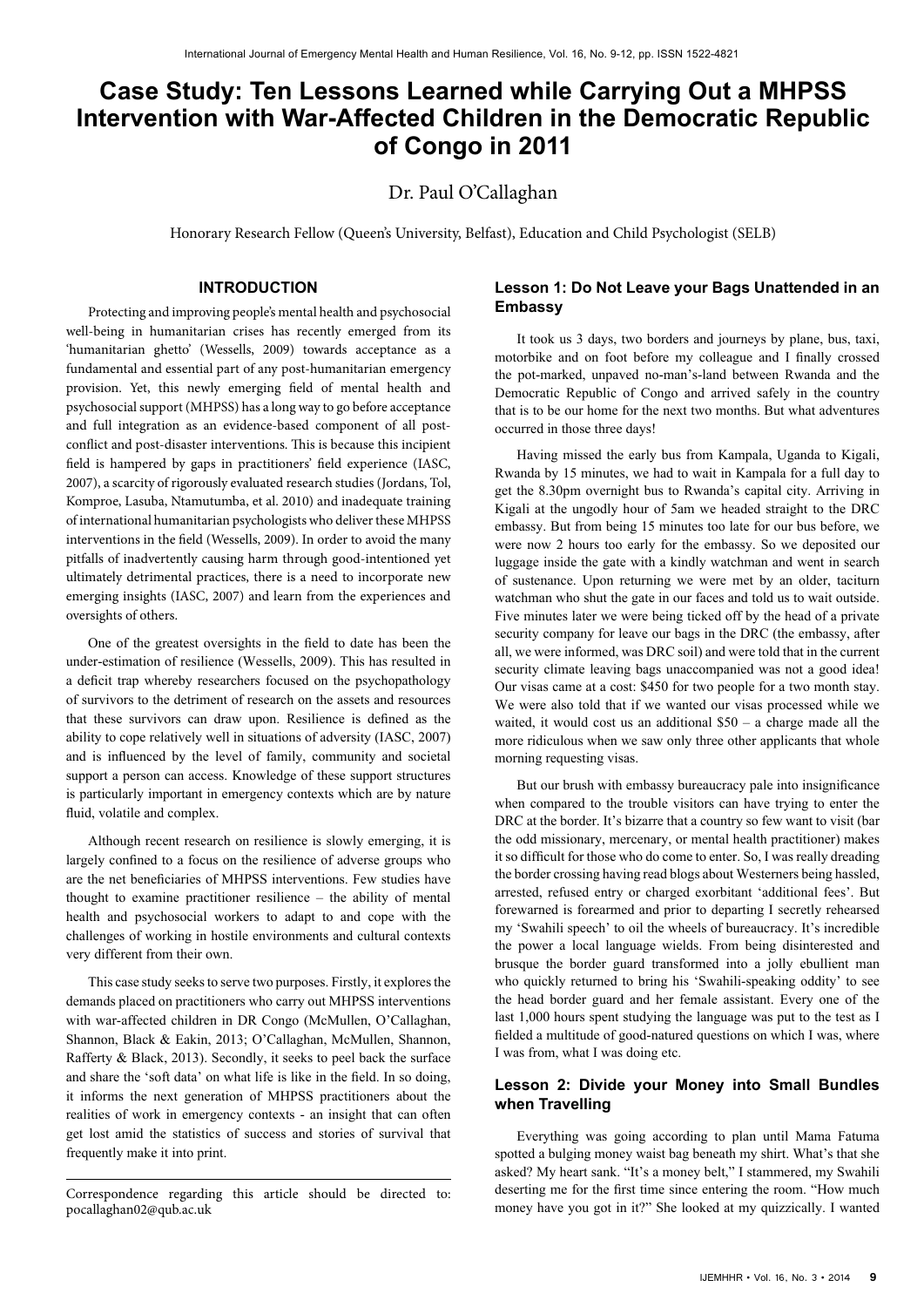to tell her that it was none of her business but my colleague and I needed her approval otherwise we would be denied access to her country. "Write it down for me or this paper," she demanded. My mind raced. I had over \$1300 US dollars around my waist. (Carrying large sums of money is not uncommon in war-affected regions with no ATMs, no access to online banking and where shops and hotels do not accept credit cards). I panicked. I scribbled down £700 and prayed she wouldn't know the exchange rate between the pound and the dollar. "Don't you know you can't bring in large amounts of money into the country?" she continued importantly. "Take all your money out and put it on the table". Once again, I stalled. "Don't be afraid" she soothed. "You can trust me". I choked and stalled again. "Paul, take out your money and leave it on the table". She wasn't for backing down. Slowly, I lifted up my shirt and fumbled at the zips. I opened the wallet and looked inside. I couldn't believe it. There was only  $\epsilon$ 70 in that pocket. Prior to leaving I had unknowingly separated my money into two pockets in the money bag and put all the other dollars in the back. I gingerly placed my euro on the table. "Is that all you've got?" she asked. "Yes", I answered (after all, it was all the euro notes I had, so technically it wasn't a lie!). "Make sure you change your money in a bank," she added. "No problem", I responded, my voice returning to its usual tone and pitch again. "And don't forget to come in and say hello when you pass again", she reminded me before handing me my passport and the all-important stamp. I left the building weak-kneed and relieved to still have all my US dollars and thanked God for the goodness of friends whose last minute donations saved me from having to leave a small fortune in US dollars at the border crossing that day.

## **Lesson 3: Never, Ever Take Pictures of Military Installations or Soldiers**

The DRC is awash with guns. You see them everywhere you go. Perhaps I should not have been so surprised. After all the DRC conflict is the longest running, bloodiest and certainly the most brutal war in African history. Since 1998, over 5 million people have lost their lives in the Democratic Republic of Congo. Although many were killed in rebel attacks or skirmishes between the government and local militias (most hillsides in DRC have their own militias) the majority died from malnutrition and disease which spread through refugee camps like wildfires. As a part of life, death shapes communities and businesses dealing in death thrive. Coffin makers in town advertise their enterprises by displaying velvet-coated coffins of various colours and sizes outside on the street.

**10** O'Callaghan • Emotional Responses of Family... Every hotel in town has at least 3 or 4 armed, uniformed policemen on guard at the gate. Personal mansions cower behind 10-foot high blast-proof walls. Collectively these private pads must have enough razor wire to encircle Ireland twice over. Even NGO employs armed private security firms. Police patrols are armed, army patrols are armed and UN army patrols are armed. In fact, if all the weapons were simultaneously handed in there would probably be enough metal in the city to re-make another Eiffel Tower. Coming from a country where even the police don't carry weapons, it's hard not to stare when a pick-up truck passes you at silly speed, bouncing a small private army around in the back and a dizzying number of rifles, machine guns, grenades, rocket launchers and mortars. However, never, ever, make direct eye contact or take pictures of any military installations or soldiers. I'll always remember our translator's reply to a colleague's question of whether it was okay to take a picture of an armed Congolese soldier standing at an army post. In a drool, matter-of-fact voice, he responded, "Yeah sure, take the picture if you like, but he will shoot you".

# **Lesson 4: Don't be Alarmed by Armed Convoys of Speeding Pick-Up Trucks**

Hotel Beni was a '3-star hotel' that is the town's pride and joy. Although it has no running water (scalding water is delivered by bucket to our rooms for the evening ablutions) or electricity (we get 5 hours of generator power every evening) Hotel Beni is home to scruffy researchers, visiting big wigs and local VIPs. Last week a convoy of three pick-up trucks sped into our courtyard and out jumped 20 armed police with rifles at the ready. We initially thought the hotel was being raided until we saw 'the big man' with trademark white suit and dark sunglasses emerge from one of the cars. Apparently he was a Police Inspector from Kinshasa sent to Beni to inspect the force. I guess he thought he'd bring the police to him instead for he must have emptied quite a few local police stations to make up his personal security detail. Hotel Beni, houses a lot more though than police inspectors. At night ladies of the night ply their trade from the bar and even follow guests to their rooms to offer a range of unsolicited services. The mornings belong to hawkers selling carvings and masks made by 'pot-smoking' pygmies in the nearby rain forest while outside our gate, 'Vietnam' is sold to the masses (Vietnam is the name used for second-hand clothes here).

## **Lesson 5: Roasted Meat and Slaughtered Chickens can cause Trauma Flashbacks**

Once accommodation was sorted, the next step was to meet the participants and facilitators that would be part of our lives and work for the next few weeks. For this intervention, participants were former child soldiers, orphans, street boys or runaways and abused girls who clothe and feed themselves and their children by selling their bodies for \$5 (or less) per punter. Many of the girls had personal experience of rape, most were orphans and the majority lived in brothels where they compete with each other for a few grubby dollars or a bowl of food at night. All manner of human misery and pain has been experienced by these girls: parental divorce or separation, death, drunkenness, sexual violence, abduction, accusations of witchcraft, stigmatisation, seeing loved ones being killed and this was all before we include the war experiences they had lived through. I know there is a tendency in every project to claim that 'the current group' are the most traumatised, the most distressed etc. but I think you would have to travel far and wide to find an equivalent group more psychologically vulnerable than the girls we worked with on that particular project.

But it was just the study participants who survived trauma, our local translators and facilitators had to. One day, after one of the sessions on trauma education our translator confided that he could no longer slaughter a chicken for the sight of the blood spurting reminded him of a rebel captive who was given a 'vest' (a code word for chopping off both arms with a machete). One of the girls mentioned that she wouldn't eat meat anymore either after seeing human flesh being cooked and roasted by members of a militia group called 'Mayi-Mayi' (water-water). The Mayi-Mayi got their name from a practice of smearing their bodies with water and then telling their fighters that the water will protect them from gunshot wounds. So powerful is this belief that our well-educated translator, who runs his own English school here in Beni, swears blindly that he has seen bullets fired at Mayi-Mayi fighters fall to the ground like drops of water and the fighters remain completely unscathed. Yet weird rituals around water are mild in comparison to other more odious practices. Last week a child soldier described how Mayi-Mayi fighters would kill a person, eat their heart and drink their blood. Mayi-Mayi fighters have also been accused of committed mass gang rapes in the twisted belief that multiple sexual experiences prior to war enhance one's conquests on the battlefield.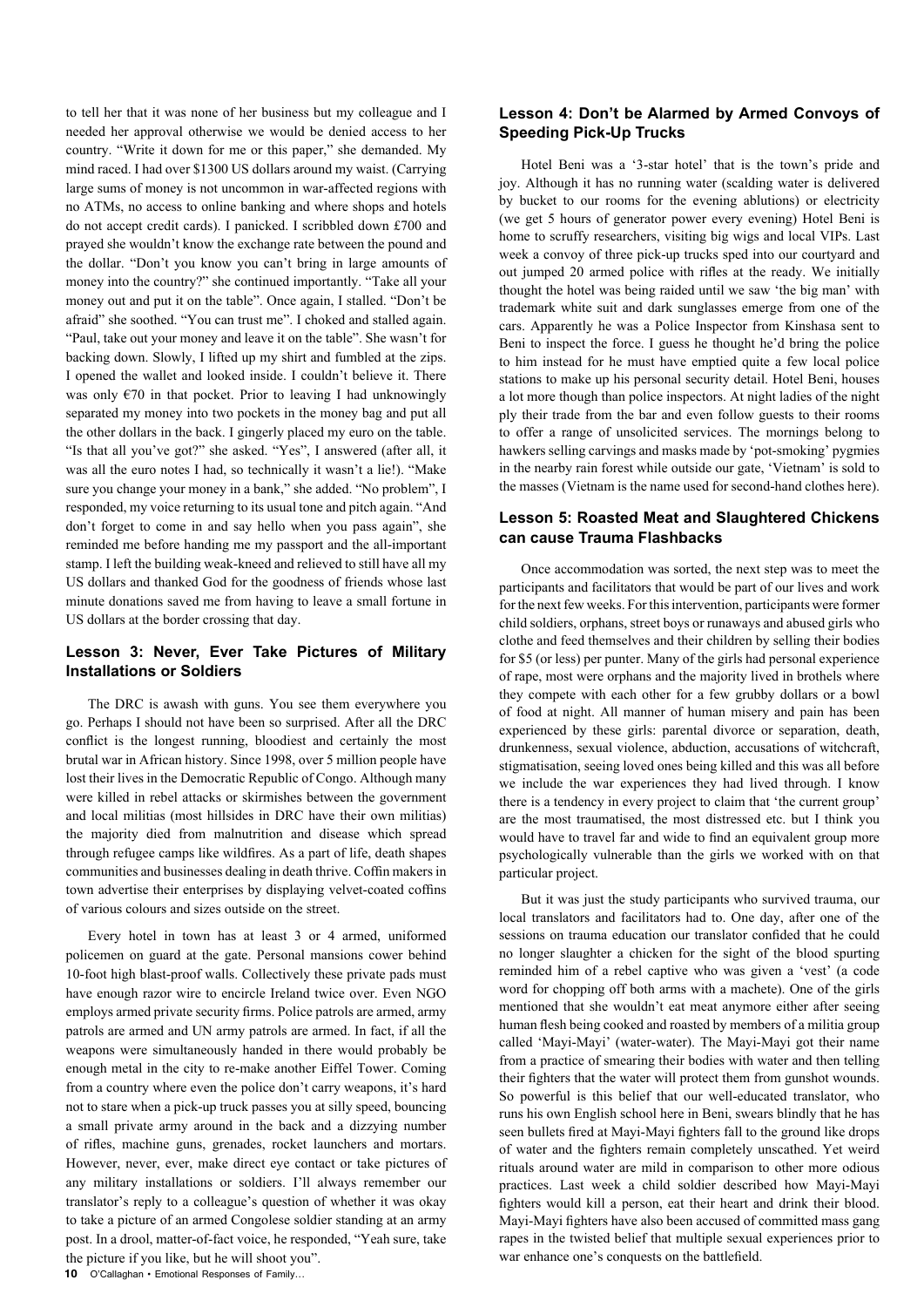## **Lesson 6: Keep your Sense of Humour**

In the midst of so many stories of brutality and cruelty, an unexpected smile came in the form of the names we encountered among participants. Firstly, we had a girl called 'Jaffa cake' in our project, an innocent street boy of 14 named Sadaam Hussein, a buxom, heavy set teenager who squeezes into a T-shirt with the words 'skinny bitch' emblazoned on the front and to round it all off, our whole project was overseen by a Pastor called Pinos. At the mere mention of his 'unmentionables' my colleague and I chortled with mirth; a laughter made all the worst by the complete deference and respect everyone else held the good man in! Just as the name Pavlov rings a bell, Pinos cued muffled laughter all round and my colleague and I had to bite our lips each time we met the poor man in public, hoping that he did not take offence at our mirth. In addition to his unfortunate name, Pinos apparently was not a great animal lover for according to some of the boys in the child soldier centre, when Pinos heard the boys were feeding a wild gorilla he found a hotel in Bukavu that wanted to buy the gorilla and sold it for a tidy profit! A tall tale perhaps from boys who may not know the difference between a gorilla and a tree monkey but if I ever get to Bukavu I look forward to checking out the tale of Pinos and the luxury hotel that bought a gorilla from him for its guests!

# **Lesson 7: Strive to Maintain a Healthy, Balanced Diet**

They say a hardboiled egg is hard to beat in the morning. But, the inspirationally-named 'Hotel Beni One' (there's also a 'Hotel Beni Two') goes one better by providing freshly-baked bread, omelettes, pancakes and powdered milk from Irish cows for its loyal patrons. The pancakes were the 'piece de resistance' of the breakfast menu and the main reason we got up every morning! My colleague also found a shop that sold chocolate sauce and combined with thinly cut slices of sweet, baby bananas was a gastronomic delight.

Lunch consisted of half a green or black avocado (cut with a pen-knife and shared), one roll of white bread and about 5 mouthfuls of water. Due to an absence of cups in our school-cum-church where we meet for the intervention, each person takes a few mouthfuls from the same bottle. We drank, what one participant described as, 'rebel style'– tilting the bottle back and pouring the cool contents straight down the throat.

Dinner choices came in bunches of threes. The meat choice was fish, goat or beef. The side order was rice, chips or ugali. Condiments included pepper, salt or mayonnaise. Drinks were soda, water or beer. Although baboon is eaten here it did not grace any menu I saw and to be honest, the sight of anthropomorphic limbs on a grill would probably have put us all on the first flight back home. For those with thinner wallets there were cheaper choices – a complete roasted goat's head (including bulging eyes and twisted tongue) set you back a mere \$4. A cow's tail (complete with hairs) could be bought at the market for even less. Every morning, we passed the slaughter house on route to work and once our motorcycle taxi had to take evasive action to avoid colliding with a long-horn heifer making a bid for freedom down the main road.

### **Lesson 8: Being Poisoned does not always affect your Appetite**

But speaking of dinner and death, one of our seminar facilitators took ill during the programme. She sent a text informing us that she had been poisoned and was taking herself off to a traditional healer to get better. Curious to know exactly what that I meant, I enquired from another person if this meant that she would be visiting a witchdoctor. I was informed her treatment involved collecting herbs

and grasses from the forest but no incantations or dead chickens. However, the good lady's voracious appetite was seemingly unaffected by her poisoning. When we invited our co-workers to a meal (to say thank-you for their work – she having done less than  $\frac{1}{4}$  of what the others had done due to her frequent absences) she not only brought her uninvited husband for the free meal but piled her plate so high with food you would think she hadn't eaten for a month. Throughout the meal she was in the best of form, wiping rivulets of chicken fat from her face and ordering extra drinks for herself. The following day, when we had worked to do, there was no sign of our greedy gourmand and not even a text to explain her absence. Perhaps indigestion kept her away!

Many people that I asked have, attested to the fact that people can be poisoned simply by shaking hands. The assassin smears his right hand with poison prior to greeting you and then the poison passes from their hand to yours and into your mouth when next you eat. How common (or even plausible) this is, I don't rightly know, but one upside of this belief is that most people wash their hands thoroughly before eating. Even if a cunning businessman began this rumour to sell more hand soap at least hygiene standards are improving and people are more conscious of cleanliness than ever before.

## **Lesson 9: Allow Plenty of Time for Routine Tasks**

In the DRC, unexpected obstacles may appear at any time and heroic effort is required to complete basic administration tasks that would barely cost you a thought in another context. Take for example, the task of photocopying the post-intervention questionnaires. I left early that morning from our hotel on the back of a motorbike to find a stationery shop to get the work done. But that day, the bridge was being repaired and the motorbike driver misheard my directions and took me in the wrong direction. When we eventually re-joined the correct route, we had to take a large detour to avoid a broken bridge. Upon reaching the shop we learn that their printer is out of ink. So, I headed off on foot to another place but this place did not have any power (but plenty of ink!). The third place had ink (whew!), power (thank God!) but the machine hadn't been serviced and so you could not read the photocopy. Eventually, I found a place and got the photocopies we needed. But something that should have taken 20 minutes took over an hour and by the time I returned to the intervention, I had missed the mayor's address and some of the certificates being handed out. That evening, we return to our hotel to discover that the toilet in my colleague's room had exploded and there was three inches of sewage water flooding the bedroom. As if that was not bad enough, one of the staff in a partner NGO booked us on a flight with an airline company that was no longer flying out of Beni. Thoroughly, exhausted after an intensive and emotionally draining intervention, with no bed and no transport out of town, I spent the evening of our graduation party negotiating a sewage-free room from a reluctant hotel manager while my colleague rang the Regional Director of the NGO to resolve our flight plan debacle.

#### **Lesson 10: Remember to Record the Stories of Participants**

But on to happier things...the first thing to report was that the intervention was empirically shown to reduce trauma, depression and anxiety in war-affected boys and girls. So, mission accomplished!! But what took us most by surprise was the high reduction in symptoms of psychological distress that the children reported after the intervention. When working with a traumatised population, there is always the risk that therapy can inadvertently or accidentally make their distress even more acute and this could be catastrophic for such a vulnerable group. Thus, my colleague and I